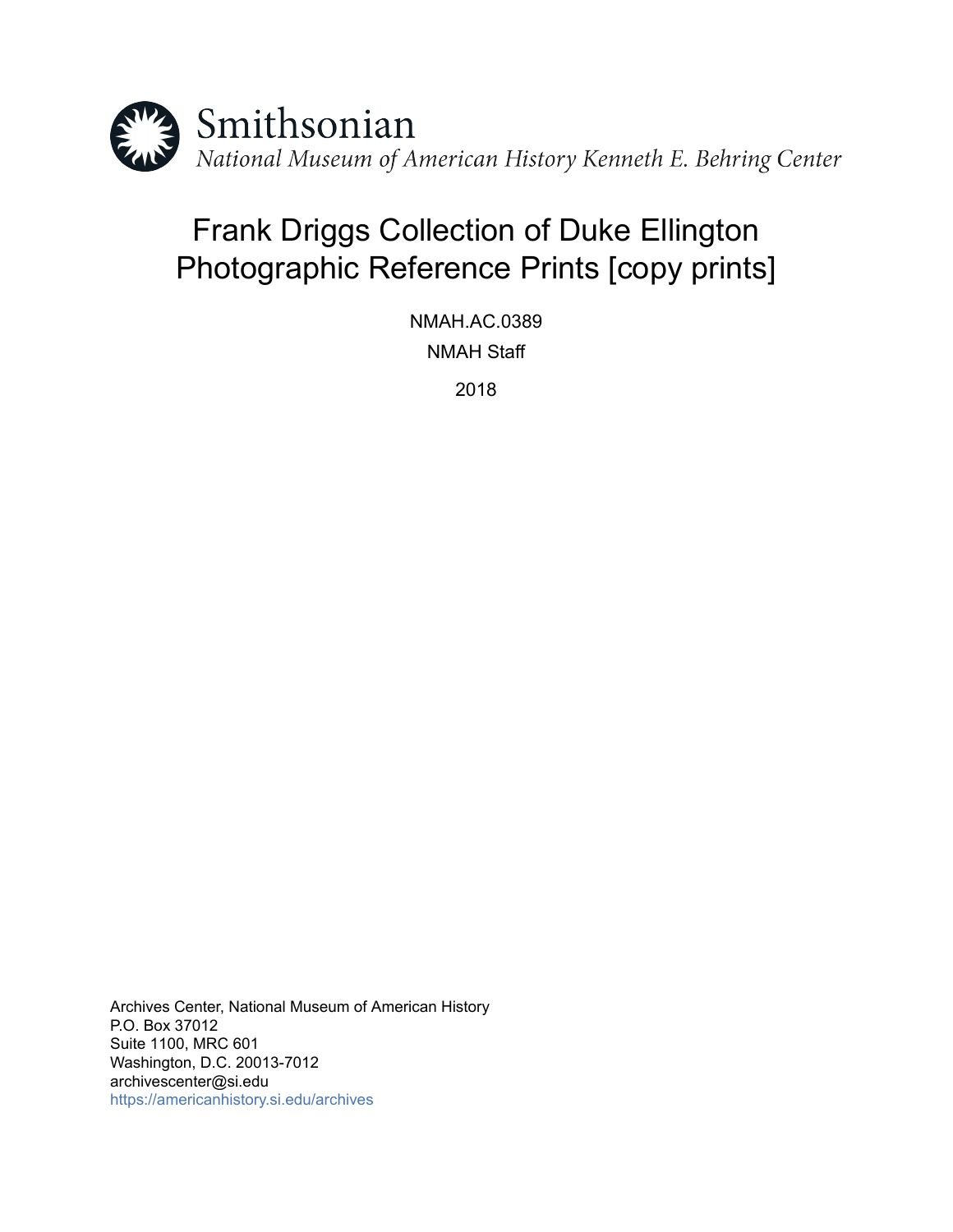## **Table of Contents**

<span id="page-1-0"></span>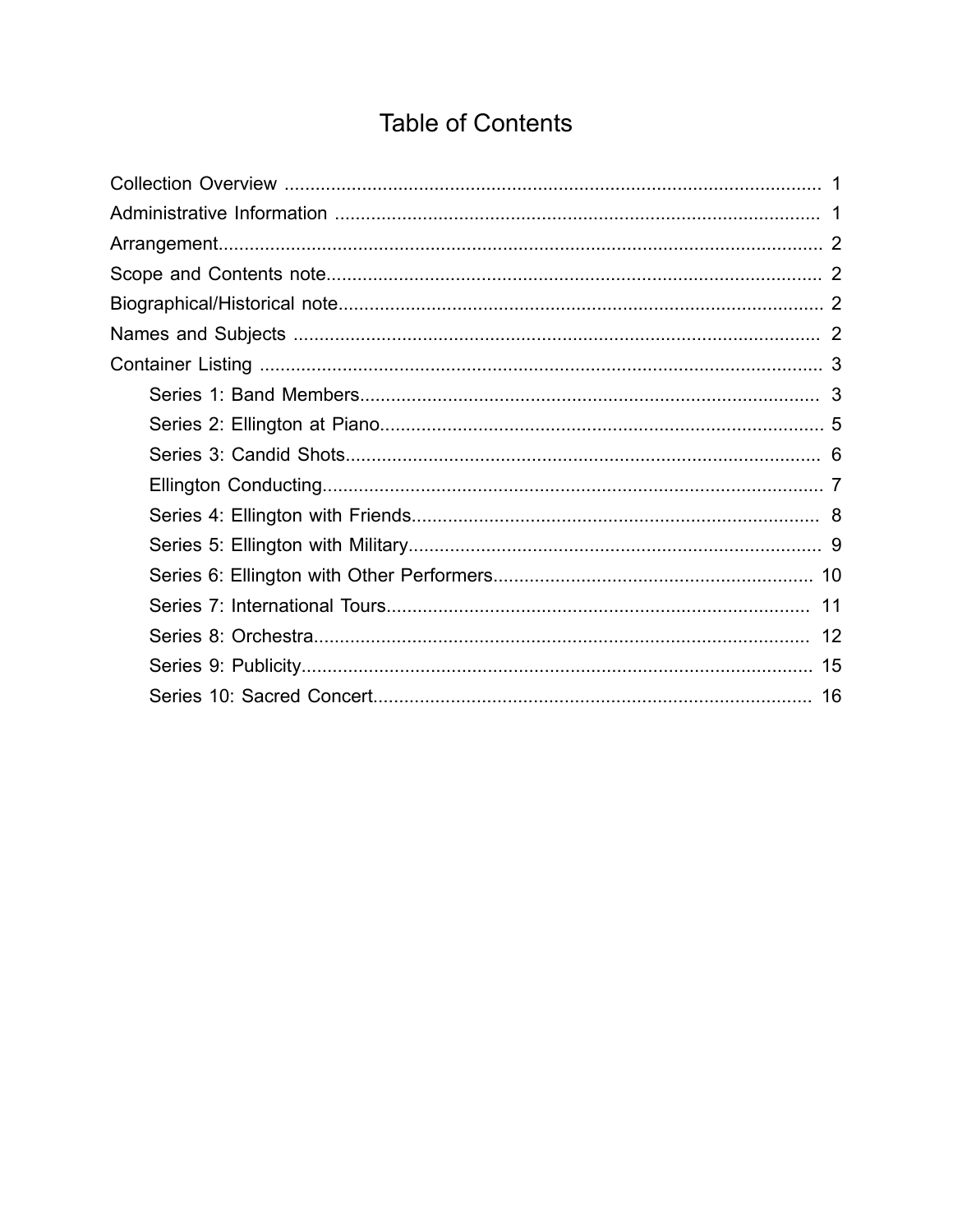#### <span id="page-2-0"></span>**Collection Overview**

| <b>Repository:</b>         | Archives Center, National Museum of American History                                               |
|----------------------------|----------------------------------------------------------------------------------------------------|
| Title:                     | Frank Driggs Collection of Duke Ellington Photographic Reference<br>Prints [copy prints]           |
| Date:                      | 1923-1972                                                                                          |
| Identifier:                | NMAH.AC.0389                                                                                       |
| Creator:                   | Driggs, Frank, 1930-<br>Smithsonian Institution. Office of Printing and Photographic Services      |
| Extent:                    | 0.5 Cubic feet (1 box)                                                                             |
| Language:                  | English.                                                                                           |
| <b>Digital</b><br>Content: | Image(s): Frank Driggs Collection of Duke Ellington Photographic<br>Reference Prints [copy prints] |

### <span id="page-2-1"></span>**Administrative Information**

#### Immediate Source of Acquisiton

Collection donated by Frank Driggs, January 11, 1991.

#### Ownership and Custodial History

Collection loaned to the Museum by Mr. Driggs, August 11, 1990. Copy prints and negatives were made by the Smithsonian Institution Office of Printing and Photographic Services and the original images were returned to Mr. Driggs, August 2, 1991.

#### Location of Originals

Copy negatives.

#### Related Materials

#### **Materials at Other Organizations**

Jazz at Lincoln Center

The Frank Driggs Jazz Photograph Collection was acquired by Jazz at Lincoln Center in 2013. The collection also includes posters, sheet music, records and Frank Driggs' personal papers.

#### Processing Information

Processed by Archives Center staff.

#### Preferred Citation

Frank Driggs Collection of Duke Ellington Photographic Reference Prints, 1923-1972, Archives Center, National Museum of American History.

#### **Restrictions**

Collection is open for research.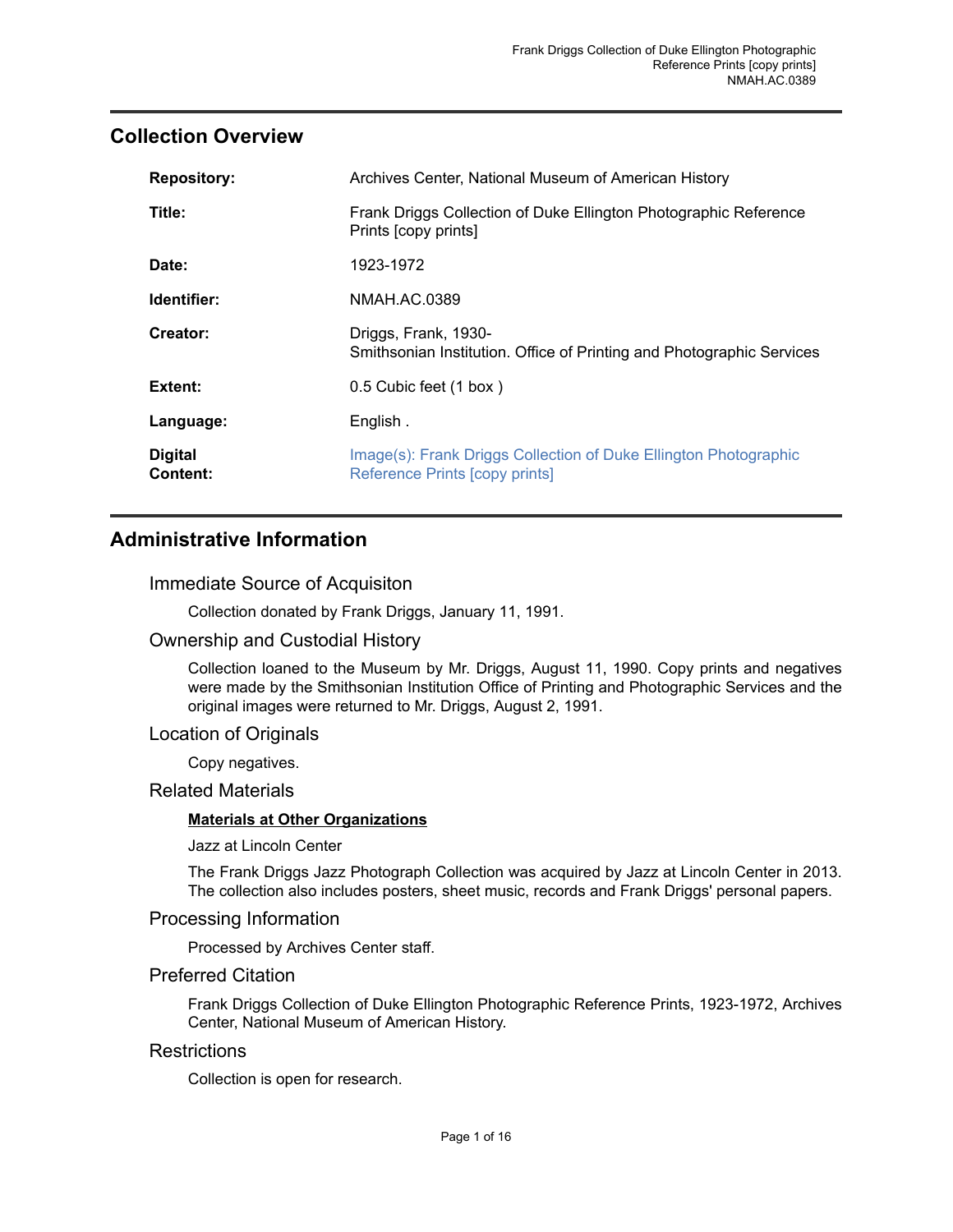#### Terms Governing Use and Reproduction

The Archives Center does not own rights to these photographs. Contact respository for details.

### <span id="page-3-2"></span>**Biographical Note**

Photographer and collector.

### <span id="page-3-1"></span>**Scope and Contents**

Collection consists of 157 8" x 10" black-and-white photographic copy prints of photographs in Frank Driggs's collection: Duke Ellington and his orchestra. Some copy prints have Smithsonian negative numbers.

### <span id="page-3-0"></span>**Arrangement**

Collection arranged into ten series.

#### <span id="page-3-3"></span>Names and Subject Terms

This collection is indexed in the online catalog of the Smithsonian Institution under the following terms:

Subjects:

Jazz Jazz musicians -- United States Music -- 20th century Musicians -- United States

Types of Materials:

Copy prints Photographs -- 20th century Photographs -- Black-and-white photoprints -- Silver gelatin -- 1980-2000 **Reproductions** 

Names:

Ellington, Duke, 1899-1974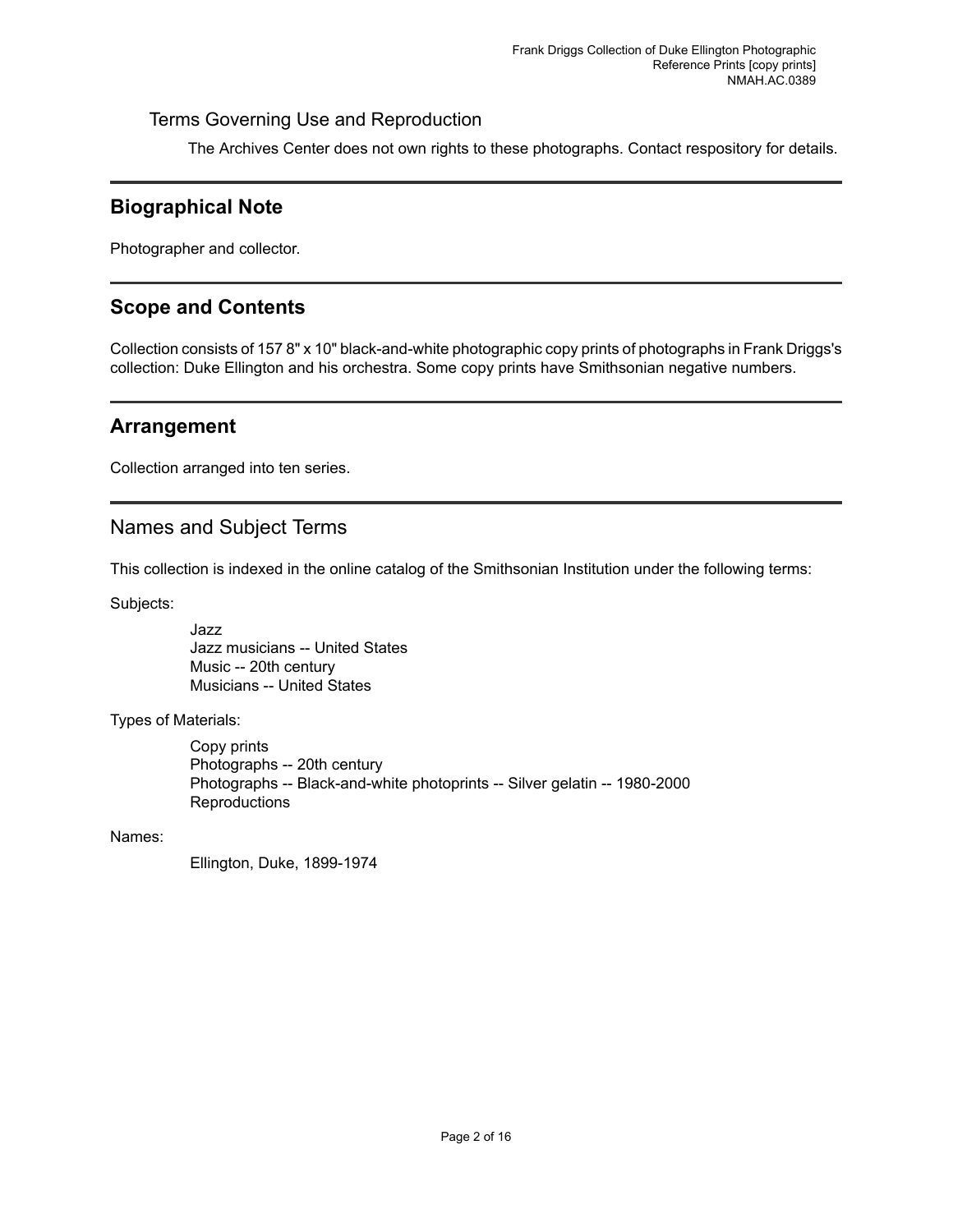## <span id="page-4-0"></span>**Container Listing**

### <span id="page-4-1"></span>Series 1: Band Members

| Box 1, Folder 1 | Duke Ellington, Freddy Guy -- Washington, D.C., 1923                                                                                                                                                                                                                 |
|-----------------|----------------------------------------------------------------------------------------------------------------------------------------------------------------------------------------------------------------------------------------------------------------------|
| Box 1, Folder 1 | Duke Ellington, Hayes Alvis, Billy Taylor -- Congress Hotel, Chicago, 1935                                                                                                                                                                                           |
| Box 1, Folder 1 | Duke Ellington, Ivie Anderson -- Denver, 1942                                                                                                                                                                                                                        |
| Box 1, Folder 1 | Duke Ellington, Billy Strayhorn -- Los Angeles, 1946                                                                                                                                                                                                                 |
| Box 1, Folder 1 | Duke Ellington, Billy Strayhorn -- Los Angeles, circa1946                                                                                                                                                                                                            |
| Box 1, Folder 1 | Wallace Jones, Otto Hardwicke, Harry Carney, Barney Bigard, Juan Tizol --<br>"Saturday Swing Club" broadcast, CBS Radio, 1938                                                                                                                                        |
| Box 1, Folder 1 | Cootie Williams, Harry Carney, Lawrence Brown, -- "Saturday Night Swing<br>Club" broadcast, CBS Radio, 1938                                                                                                                                                          |
| Box 1, Folder 1 | Billy Taylor, Ellington Saxes - "Saturday Night Swing Club" broadcast, CBS<br>Radio, 1938                                                                                                                                                                            |
| Box 1, Folder 1 | Rex Stewart, Sonny Greer - "Saturday Night Swing Club" broadcast, CBS<br>Radio, 1938                                                                                                                                                                                 |
| Box 1, Folder 1 | Billy Taylor, Barney Bigard, Duke Ellington, Rex Stewart, Joe Nanton, Johnny<br>Hodges, Otto Hardwicke, Fred Guy, Juan Tizol, Ivie Anderson, Wallace Jones,<br>Lawrence Brown, Harry Carney, Sonny Greer - "Saturday Night Swing Club"<br>broadcast, CBS Radio, 1938 |
| Box 1, Folder 1 | Duke Ellington - "Saturday Night Swing Club" broadcast, CBS Radio, 1938                                                                                                                                                                                              |
| Box 1, Folder 1 | Billy Taylor, Rex Stewart, Juan Tizol, Barney Bigard, "Saturday Night Swing<br>Club" broadcast, CBS Radio, 1938                                                                                                                                                      |
| Box 1, Folder 1 | Ellington Orchestra, recording for Master Records,, 1937                                                                                                                                                                                                             |
| Box 1, Folder 1 | Freddy Jenkins, Joe Nanton, Cootie Williams, Arthur Whetsol, Lawrence<br>Brown -- Cotton Club, Harlem, 1933                                                                                                                                                          |
| Box 1, Folder 1 | Joe Nanton, Juan Tizol, Lawrence Brown, 1933                                                                                                                                                                                                                         |
| Box 1, Folder 1 | Hayes Alvis, Freddy Guy, Sonny Greer, Billy Taylor -- Congress Hotel,<br>Chicago, 1935                                                                                                                                                                               |
| Box 1, Folder 1 | Ellington Saxes, Billy Taylor, Hayes Alvis, 1936                                                                                                                                                                                                                     |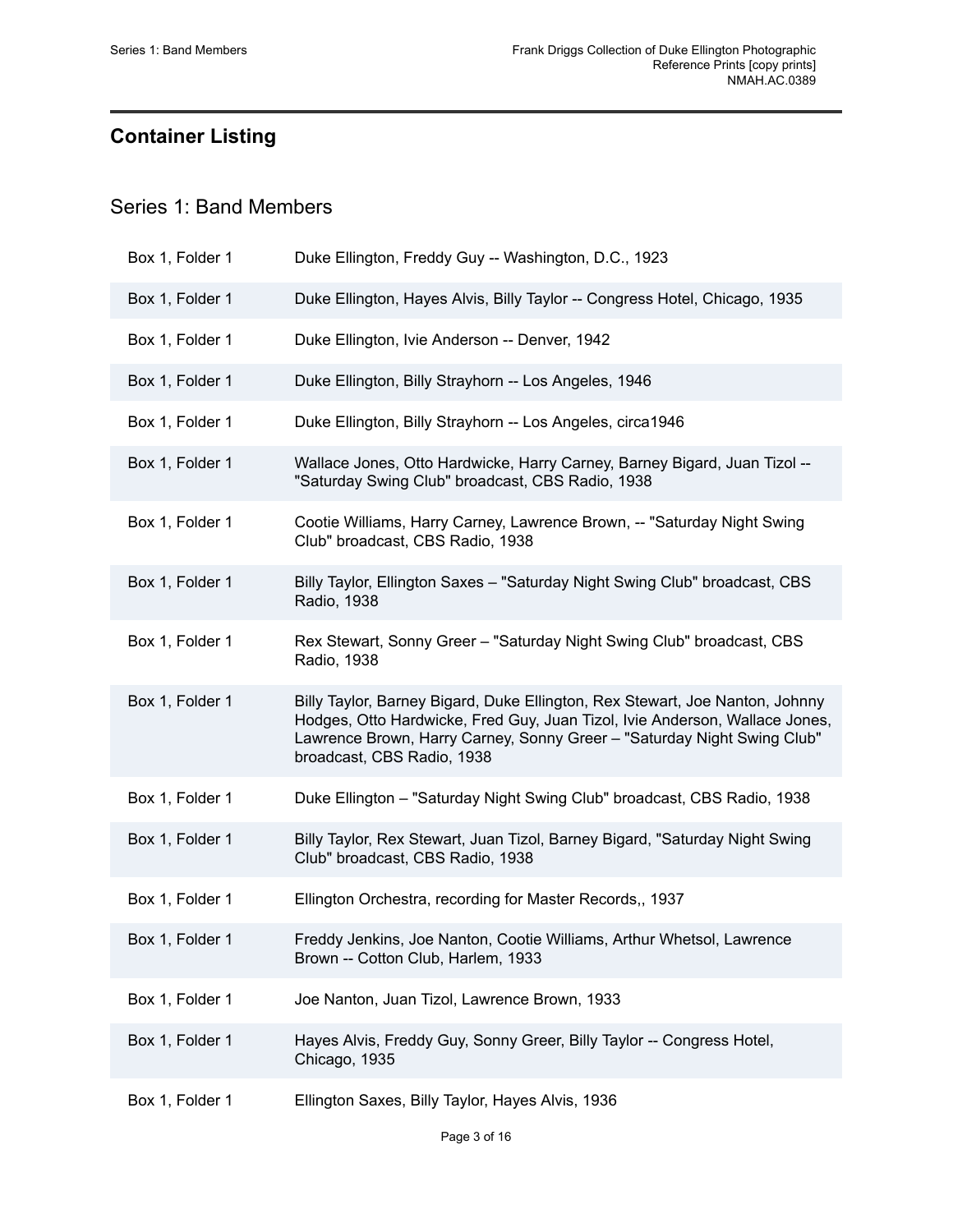| Box 1, Folder 1 | Wallace Jones, Barney Bigard, Joe Nanton -- Neptune Park; Sioux Falls,<br>South Dakota, 1939 July                                                        |
|-----------------|----------------------------------------------------------------------------------------------------------------------------------------------------------|
| Box 1, Folder 1 | Ellington Saxes, undated                                                                                                                                 |
| Box 1, Folder 1 | Rex Stewart, Cootie Williams, Barney Bigard, Joe Nanton, Johnny Hodges,<br>Juan Tizol -- Savoy Ballroom, New York, 1940                                  |
| Box 1, Folder 1 | Barney Bigard, Johnny Hodges -- private railroad car, 1940                                                                                               |
| Box 1, Folder 1 | Sonny Greer -- private railroad car, 1940                                                                                                                |
| Box 1, Folder 1 | Ben Webster, Otto Hardwicke, Harry Carney, Freddy Guy, 1940                                                                                              |
| Box 1, Folder 1 | Junior Raglin, Ray Nance -- Lakeside Park, Denver, 1942                                                                                                  |
| Box 1, Folder 1 | Joe Nanton, Juan Tizol, Lawrence Brown, Ben Webster, Chauncey Haughton,<br>Otto Hardwicke, Johnny Hodges, Harry Carney -- Lakeside Park, Denver,<br>1942 |
| Box 1, Folder 1 | Taft Jordon, Shelton Hemphill, Francis Williams, Bernard Flood, Cat<br>Anderson, Wilbur De Paris, Claude Jones, Lawrence Brown -- Pittsburgh,<br>1946    |
| Box 1, Folder 1 | Jimmy Hamilton, Russell Procope, Harry Carney, Claude Jones, Harold Barer,<br>Lawrence Brown, circa 1945-1946                                            |
| Box 1, Folder 1 | Duke Ellington, Al Hibbler, 1947                                                                                                                         |
| Box 1, Folder 1 | Duke Ellington, Al Killian, Charlie Rouse, Harold Baker, circa 1950                                                                                      |
| Box 1, Folder 1 | Jimmy Hamilton, Louis Bellson, Willie Smith, Harold Baker -- Oshkosh,<br>Wisconsin, 1951                                                                 |
| Box 1, Folder 1 | Johnny Hodges, Russell Procope -- Newport Jazz Festival; Newport, Rhode<br>Island, 1956 July                                                             |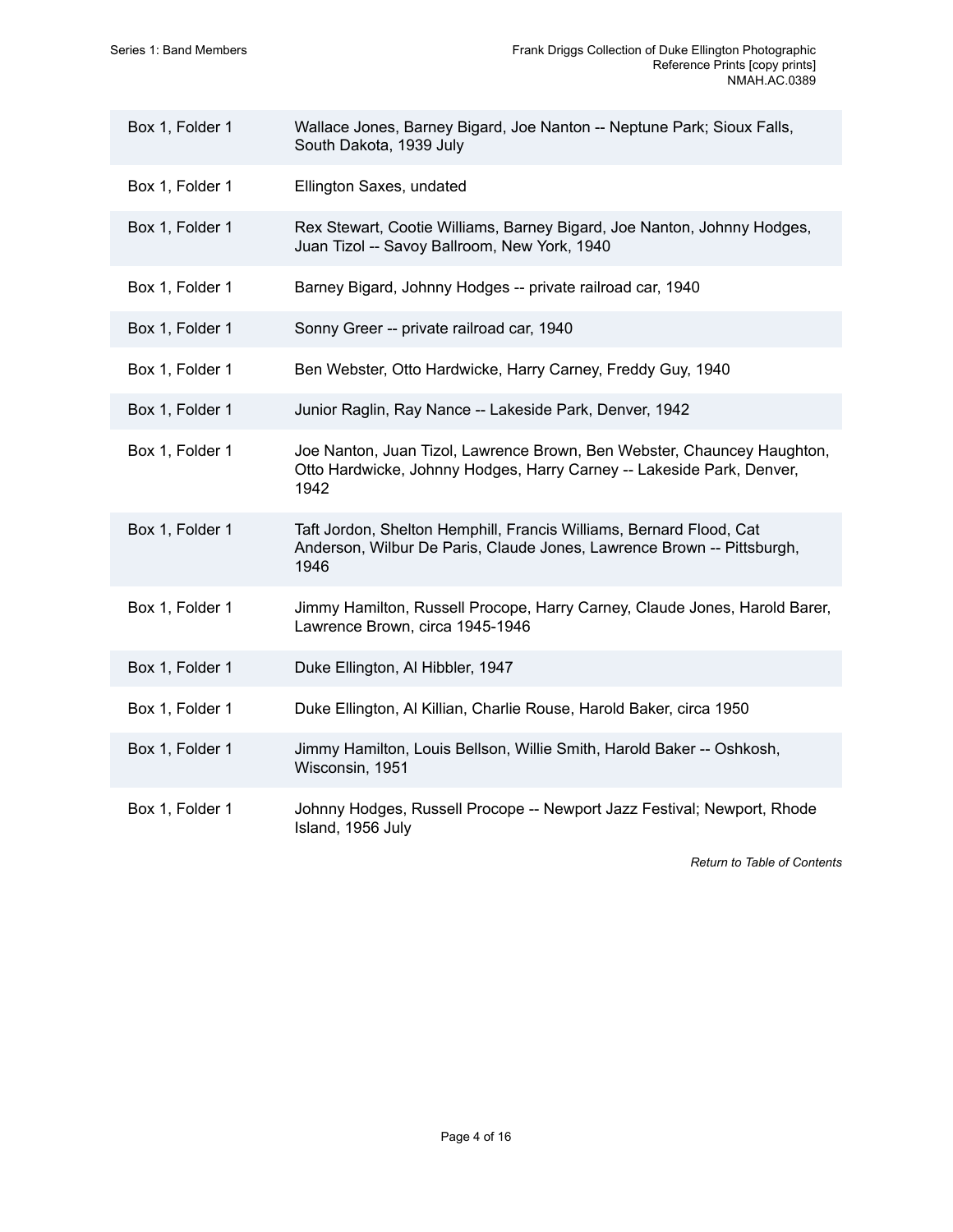## <span id="page-6-0"></span>Series 2: Ellington at Piano

| Box 1, Folder 2 | Duke Ellington -- Boston, 1933                                                                                                                      |
|-----------------|-----------------------------------------------------------------------------------------------------------------------------------------------------|
| Box 1, Folder 2 | Duke Ellington at recording date, 1937                                                                                                              |
| Box 1, Folder 2 | Duke Ellington, Rex Stewart -- Gershwin Memorial Concert, Randall's Island<br>Stadium, New York, 1938 May                                           |
| Box 1, Folder 2 | Duke Ellington - Randall's Island Jam Session, New York, 1938                                                                                       |
| Box 1, Folder 2 | Duke Ellington, Hayes Alvis, Billy Taylor, Otto Hardwicke, Freddie Jenkins,<br>Johnny Hodges, Freddy Guy - Randall's Island Jazz Festival, 1938 May |
| Box 1, Folder 2 | Duke Ellington, Junior Raglin -- Denver, 1942                                                                                                       |
| Box 1, Folder 2 | Duke Ellington Freddy Guy, Junior Raglin -- Hurricane Club, New York, 1943                                                                          |
| Box 1, Folder 2 | Duke Ellington -- Hurricane Club, 1945                                                                                                              |
| Box 1, Folder 2 | Duke Ellington -- Carnegie Hall, 1945 or 1946                                                                                                       |
| Box 1, Folder 2 | Duke Ellington -- Columbia Records, New York, 1947 October                                                                                          |
| Box 1, Folder 2 | Duke Ellington, undated                                                                                                                             |
| Box 1, Folder 2 | Duke Ellington, Freddy Guy, Jimmy Blanton, undated                                                                                                  |
| Box 1, Folder 2 | Duke Ellington -- Toronto, undated                                                                                                                  |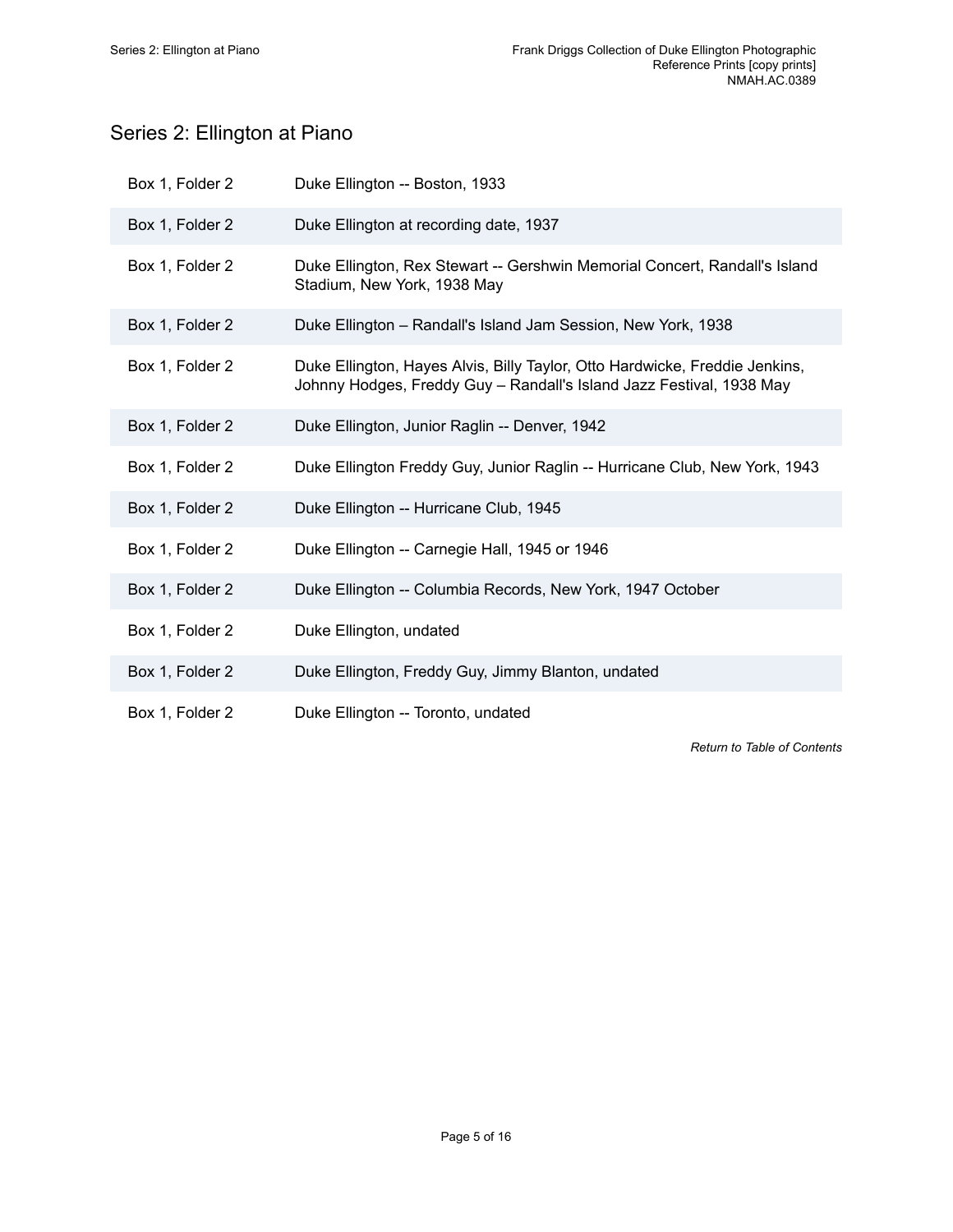### <span id="page-7-0"></span>Series 3: Candid Shots

| Box 1, Folder 3 | Duke Ellington, Harry Carney, Sonny Greer, Ivie Anderson, 1940                                                                                                                                                                                                                |
|-----------------|-------------------------------------------------------------------------------------------------------------------------------------------------------------------------------------------------------------------------------------------------------------------------------|
| Box 1, Folder 3 | Duke Ellington, Ivie Anderson, Harry Lin -- Colgate University Prom, 1940                                                                                                                                                                                                     |
| Box 1, Folder 3 | Duke Ellington, Jimmy Blanton -- Colgate University, 1940                                                                                                                                                                                                                     |
| Box 1, Folder 3 | Duke Ellington, 1946                                                                                                                                                                                                                                                          |
| Box 1, Folder 3 | Joe Nanton, Ivie Anderson, 1930s                                                                                                                                                                                                                                              |
| Box 1, Folder 3 | (L-R): Earl Tucker, Juan Tizol, Arthur Whetsol, Ivie Anderson, Joe Nanton,<br>Harry Carney, Wellman Braud, Otto Hardwicke, Duke Ellington, Freddy Guy,<br>Freddie Jenkins, Barney Bigard, Johnny Hodges, Lawrence Brown, Sonny<br>Greer -- Paramount Studios, Hollywood, 1934 |
| Box 1, Folder 3 | Joe Nanton, Barney Bigard, Johnny Hodges, Freddy Guy, Billy Taylor,<br>undated                                                                                                                                                                                                |
| Box 1, Folder 3 | Otto Hardwicke, Rex Stewart, Ivie Anderson, Sonny Greer, 1936                                                                                                                                                                                                                 |
| Box 1, Folder 3 | Billy Taylor, Sonny Greer, Ivie Anderson, Hayes Alvis, Rex Stewart, Lawrence<br>Brown, Otto Hardwicke, 1936                                                                                                                                                                   |
| Box 1, Folder 3 | Bill Bailey, Sonny Greer, Bessie Dudley, Otto Hardwicke, 1933                                                                                                                                                                                                                 |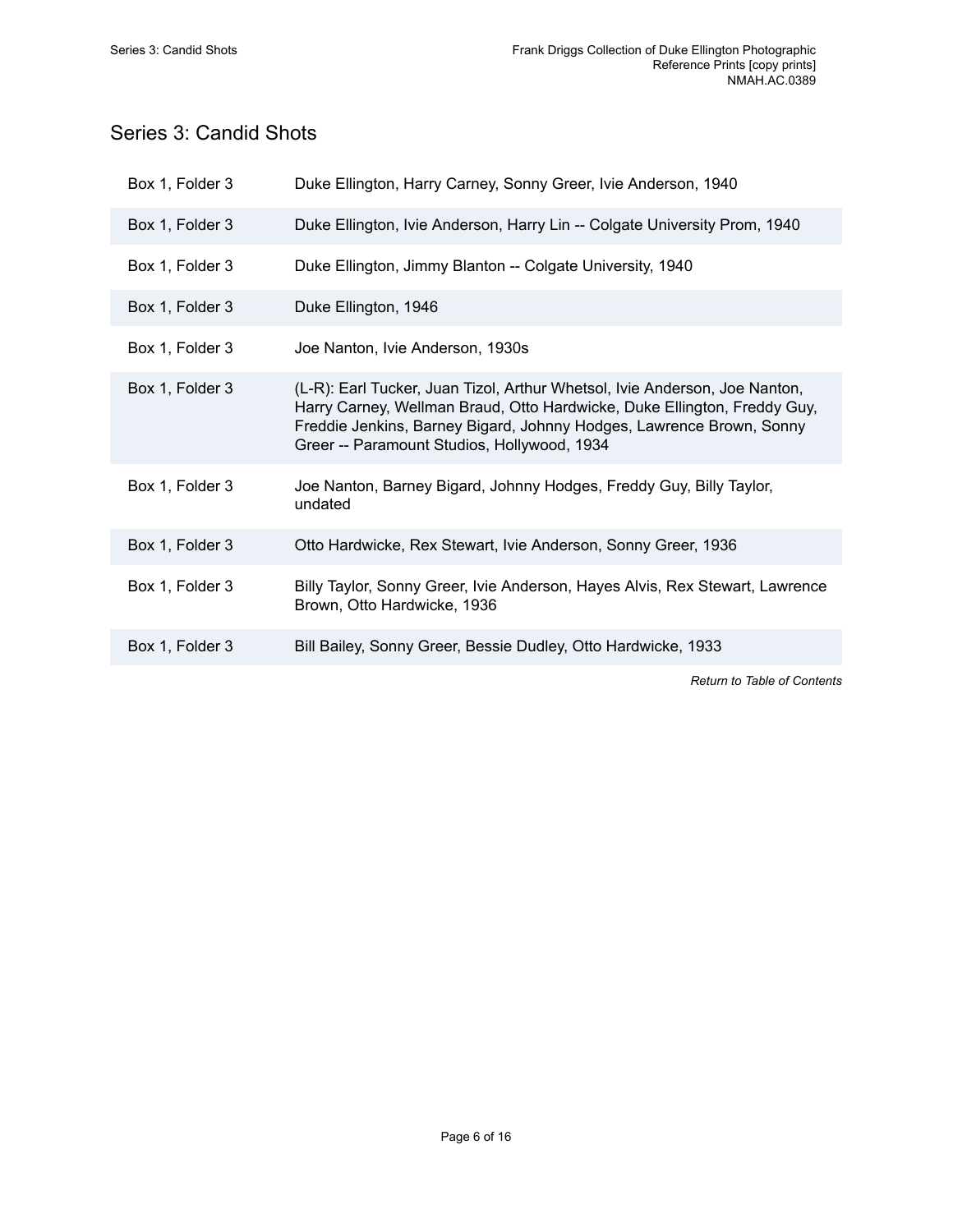## <span id="page-8-0"></span>Ellington Conducting

Box 1, Folder 4 Duke Ellington, Wendell Marshall, Tyree Glenn, circa 1949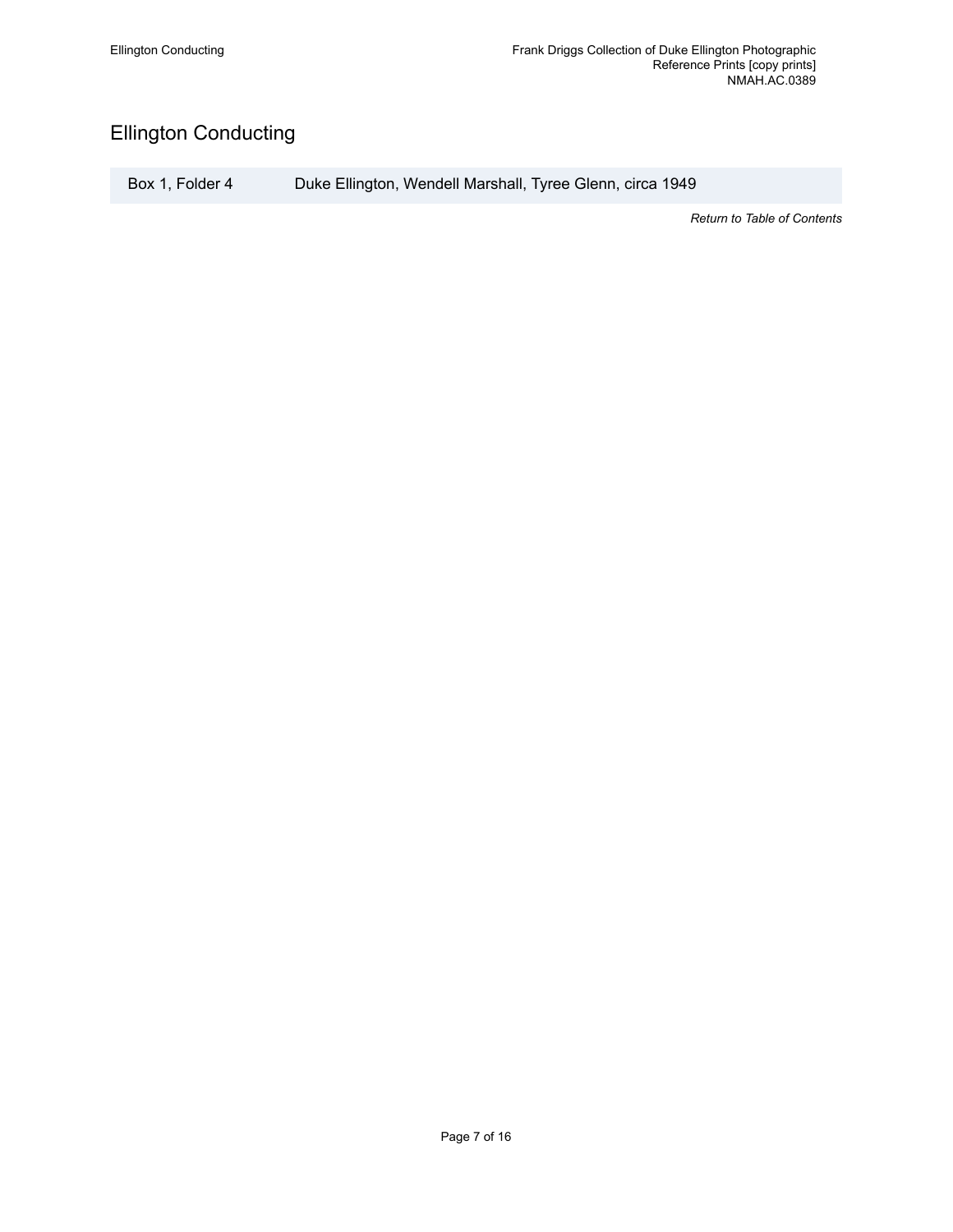## <span id="page-9-0"></span>Series 4: Ellington with Friends

| Box 1, Folder 5 | Duke Ellington, Rex Stewart, Django Reinhardt, Louis Vola, Pierre Ferret, Max<br>Geldray, Joseph Reinhardt -- Inauguration of the Hot Club of France, Paris,<br>1939 April |
|-----------------|----------------------------------------------------------------------------------------------------------------------------------------------------------------------------|
| Box 1, Folder 5 | Duke Ellington, Inez Cavanaugh, Ralph Berton, Timme Rosenkrantz -- New<br>York, 1946                                                                                       |
| Box 1, Folder 5 | Duke Ellington, unidentified, 1934                                                                                                                                         |
| Box 1, Folder 5 | Duke Ellington -- L.M. Schmidlapp-Lunken Airport, Cincinnati, Ohio, undated                                                                                                |
| Box 1, Folder 5 | Duke Ellington, Irving Mills, Percy Grainger, 1935                                                                                                                         |
| Box 1, Folder 5 | Duke Ellington and friend escorted to ballroom, circa1933                                                                                                                  |
| Box 1, Folder 5 | Duke Ellington, 5 unidentified women, undated                                                                                                                              |
| Box 1, Folder 5 | Duke Ellington, unidentified group, 1930 June                                                                                                                              |
| Box 1, Folder 5 | Duke Ellington, unidentified woman, (Possibly Hazel Scott?), undated                                                                                                       |
| Box 1, Folder 5 | Duke Ellington, 3 unidentifed women, 1940s                                                                                                                                 |
| Box 1, Folder 5 | Duke Ellington, unidentified couple, 1940s                                                                                                                                 |
|                 | Duke Ellington, unidentified couple, undated                                                                                                                               |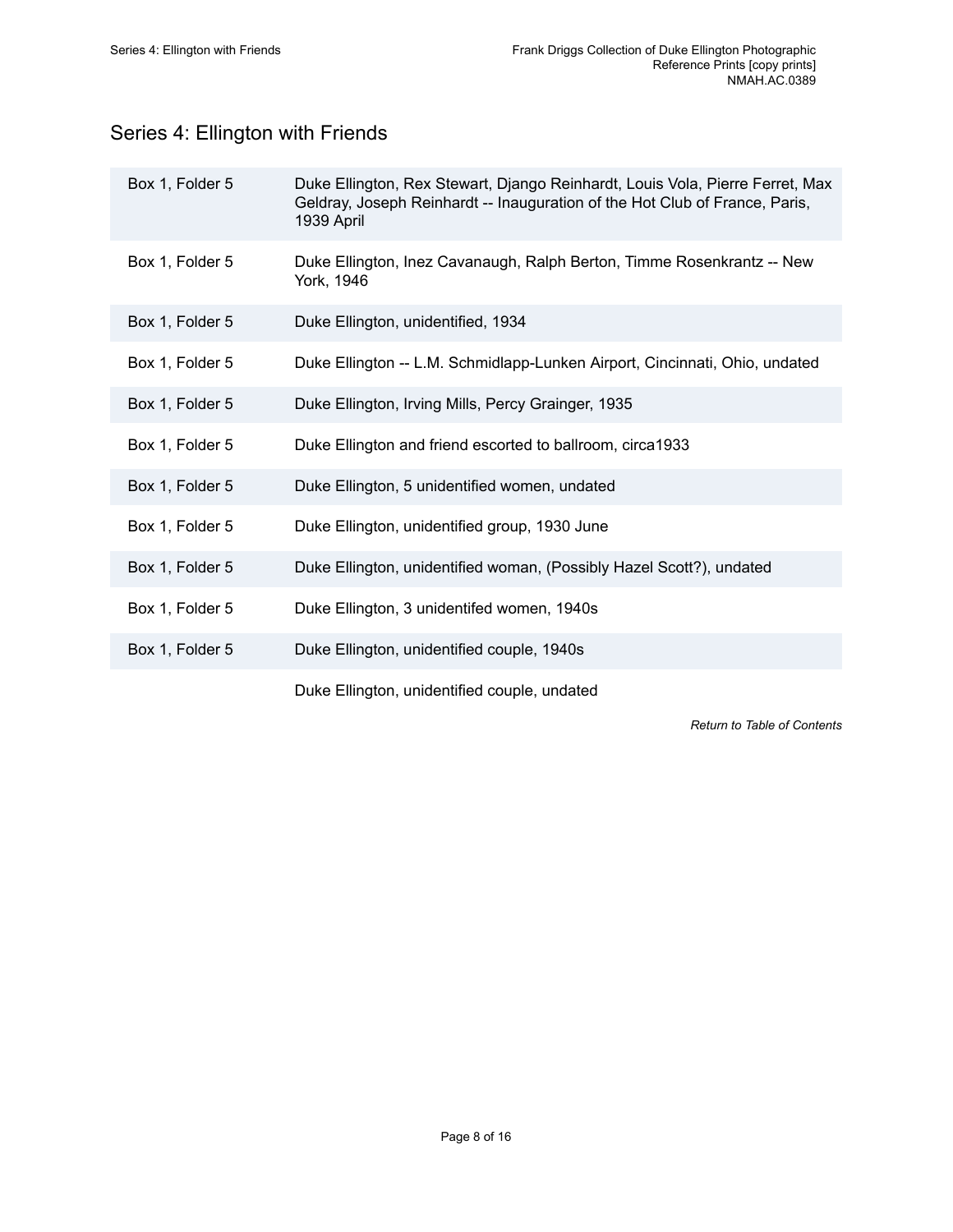## <span id="page-10-0"></span>Series 5: Ellington with Military

Box 1, Folder 6 Duke Ellington, Joya Sherrill -- Hartford, Connedcticut, 1943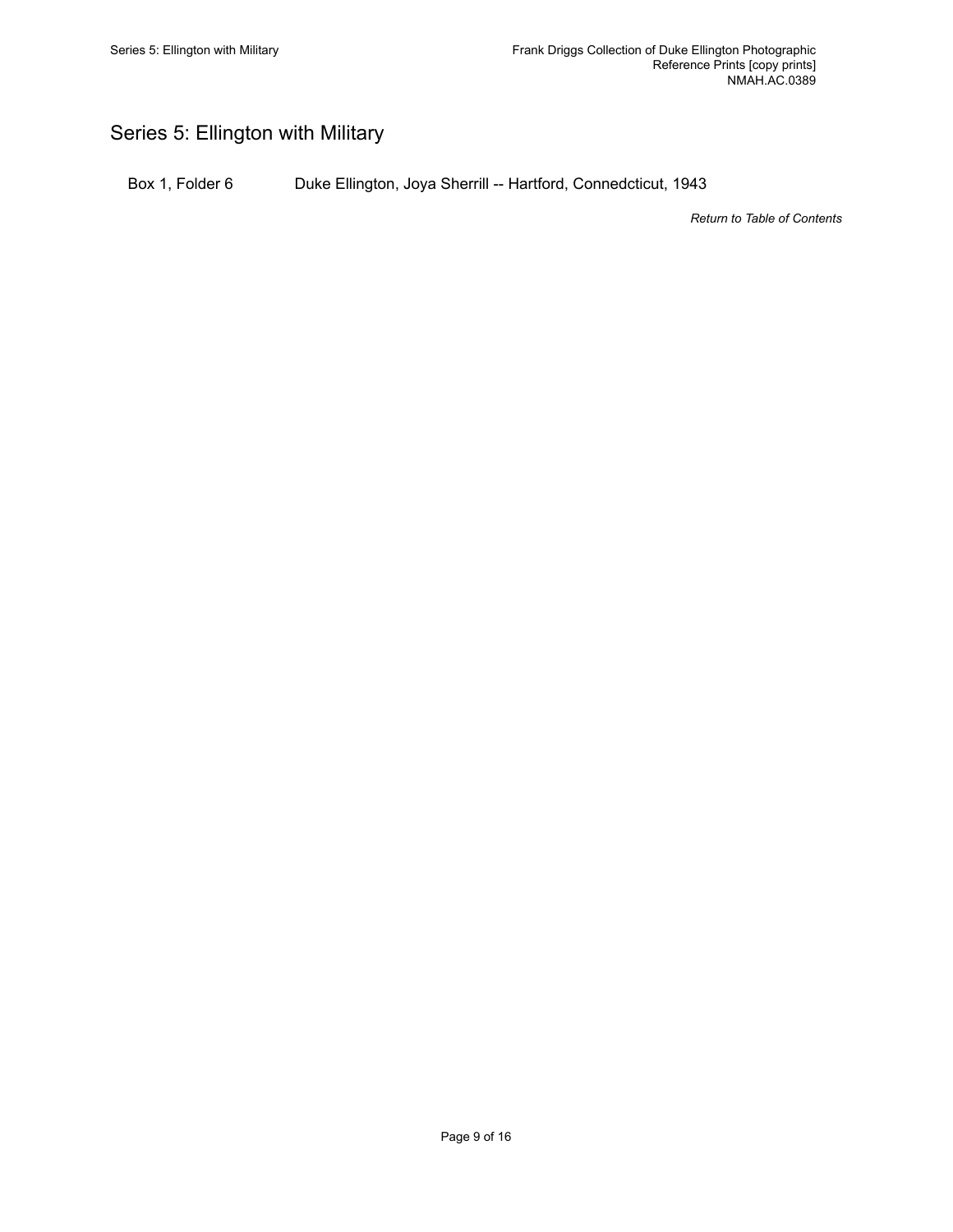## <span id="page-11-0"></span>Series 6: Ellington with Other Performers

| Box 1, Folder 7 | Duke Ellington, Four Step Brothers -- Cotton Club, Harlem, 1938                                                    |
|-----------------|--------------------------------------------------------------------------------------------------------------------|
| Box 1, Folder 7 | Duke Ellington, Edward Arnold, Melvyn Douglas, James Cagney -- NBC Red,<br>1941 September                          |
| Box 1, Folder 7 | Duke Ellington, Ivie Anderson, Walter Fuller, Lois Deppe -- Grand Terrace<br>Cafe, Chicago, 1941                   |
| Box 1, Folder 7 | Duke Ellington, Count Basie, Teddy Wilson, Hazel Scott, Mel Powell -- Cafe<br>Society Uptown, New York, circa 1941 |
| Box 1, Folder 7 | Duke Ellington, Teddy Wilson, Orson Welles, Cab Calloway -- Cafe Society,<br>New York, 1943                        |
| Box 1, Folder 7 | Duke Ellington, Billie Holiday, c. 1945. (Most likely Esquire Concert in Los<br>Angeles)                           |
| Box 1, Folder 7 | Duke Ellington, Billy Strayhorn, Louis Armstrong -- RCA Victor session, 1946<br>June                               |
| Box 1, Folder 7 | Neal Hefti, Duke Ellington, Thelonious Monk -- Basin Street East, New York,<br>1956 April                          |
| Box 1, Folder 7 | Duke Ellington, Louis Nye, undated                                                                                 |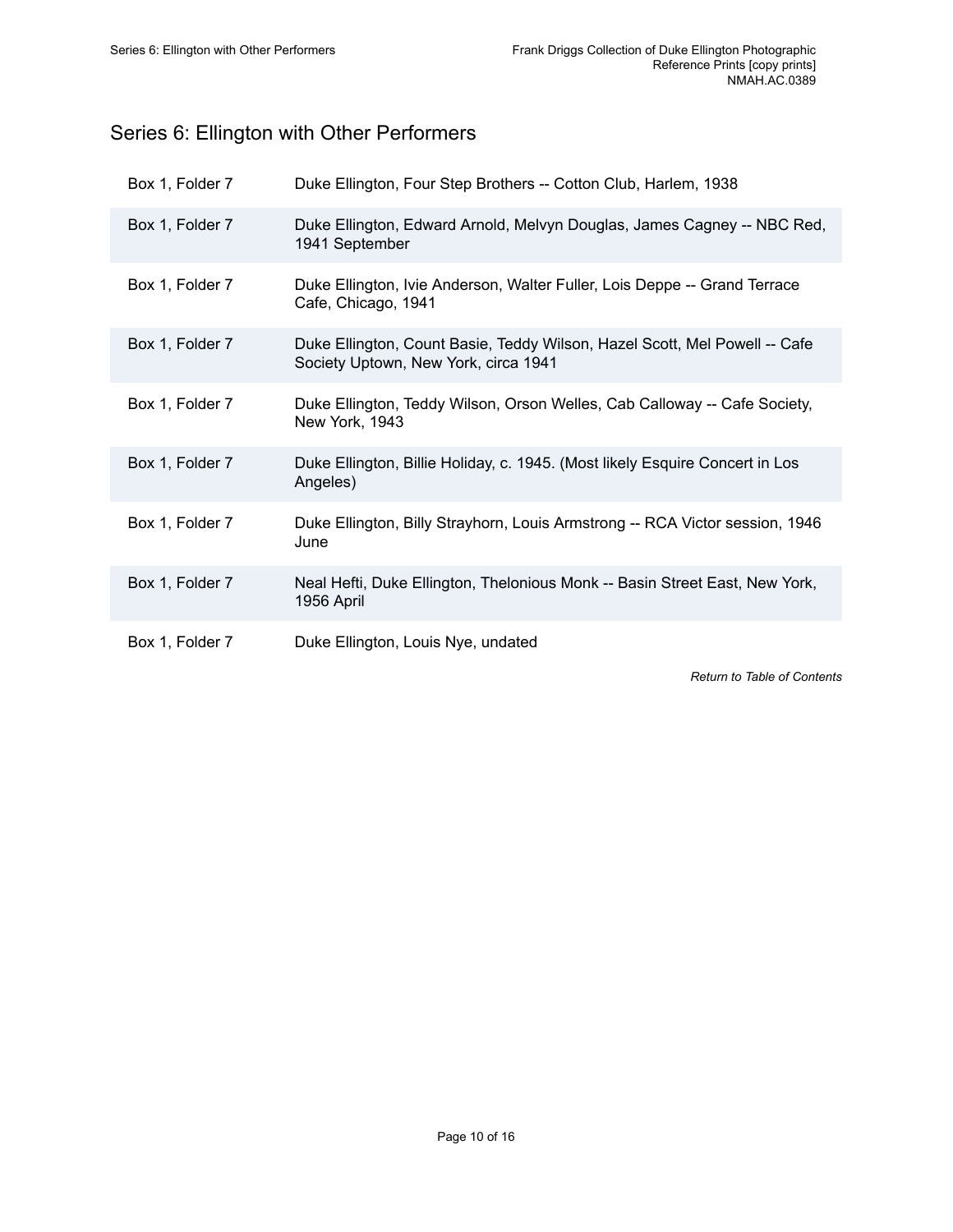## <span id="page-12-0"></span>Series 7: International Tours

| Box 1, Folder 8 | Duke Ellington broadcasts from the British Broadcasting Company (first<br>European tour) -- London, 1933         |
|-----------------|------------------------------------------------------------------------------------------------------------------|
| Box 1, Folder 8 | Joe Nanton, Barney Bigard - BBC, London, 1933                                                                    |
| Box 1, Folder 8 | Freddie Jenkins, Lawrence Brown, Cootie Williams, Juan Tizol -- BBC,<br>London, 1933                             |
| Box 1, Folder 8 | Otto Hardwicke, Barney Bigard, Johnny Hodges -- BBC, London, 1933                                                |
| Box 1, Folder 8 | Duke Ellington -- Palladium, London, 1933                                                                        |
| Box 1, Folder 8 | Johnny Hodges, Joe Nanton, Duke Ellington, Harry Carney, Wallace Jones --<br>Amsterdam, Holland, 1939            |
| Box 1, Folder 8 | (L-R) Harold Baker, unidentified, Shelton Hemphill, Duke Ellington, Nelson<br>Williams, Ray Nance -- Paris, 1950 |
| Box 1, Folder 8 | Outdoor concert -- Paris, 1950                                                                                   |
| Box 1, Folder 8 | Stockholm, circa 1974                                                                                            |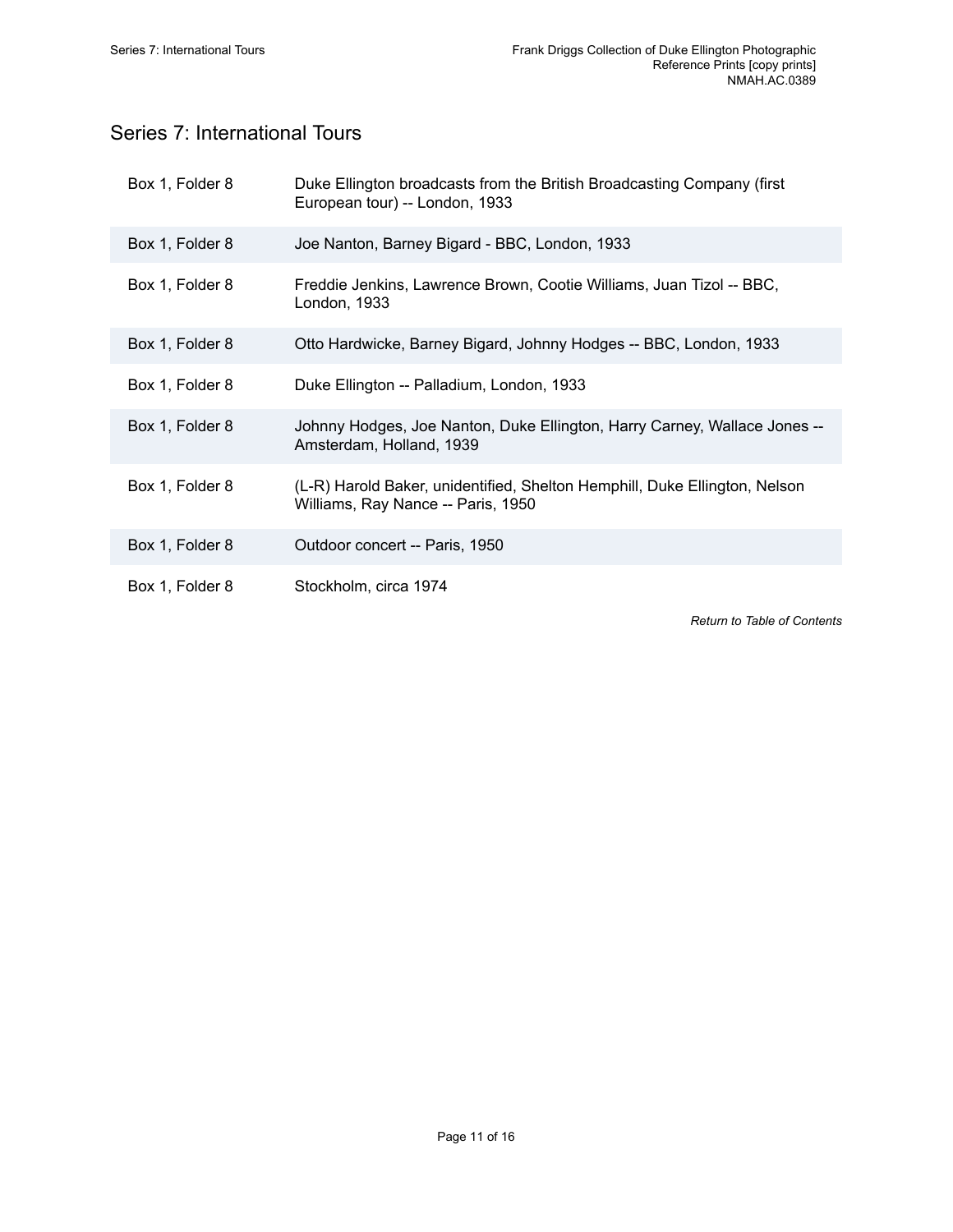## <span id="page-13-0"></span>Series 8: Orchestra

| Box 1, Folder 9 | Duke Ellington, 1935                                                                                                                                                                                                                                                                            |
|-----------------|-------------------------------------------------------------------------------------------------------------------------------------------------------------------------------------------------------------------------------------------------------------------------------------------------|
| Box 1, Folder 9 | Joe Nanton, Juan Tizol, Lawrence Brown, Ben Webster, Chauncey Haughton,<br>Otto Hardwicke, Junior Raglin, Duke Ellington -- Lakeside Park Ballroom,<br>Denver,, 1942                                                                                                                            |
| Box 1, Folder 9 | (L-R) Duke Ellington, Freddy Guy, Junior Raglin, Ben Webster, Sonny Greer,<br>Johnny Hodges, Joe Nanton, Jimmy Hamilton, Wallace Jones, Juan Tizol,<br>Harold Baker, Al Sears -- Hurricane Club, New York,, 1943                                                                                |
| Box 1, Folder 9 | (L-R) Sonny Greer, Duke Ellington, Wallace Jones, Joe Nanton, Harold<br>Baker, Ben Webster, Ray Nance, Juan Tizol, Rex Stewart, Johnny Hodges,<br>Lawrence Brown, unidentified, Eddie Barefield, Harry Carney -- Hurricane<br>Club, New York, 1943                                              |
| Box 1, Folder 9 | Duke Ellington -- Hurricane Club, New York,, 1943                                                                                                                                                                                                                                               |
| Box 1, Folder 9 | Rex Stewart, Joe Nanton, Ray Nance -- Hurricane Club, New York, 1943                                                                                                                                                                                                                            |
| Box 1, Folder 9 | Betty Roche -- Hurricane Club, New York, 1943                                                                                                                                                                                                                                                   |
| Box 1, Folder 9 | Duke Ellington, undated                                                                                                                                                                                                                                                                         |
| Box 1, Folder 9 | Duke Ellington, Charlie Barnett, Battle of the Bands -- Los Angeles, 1945                                                                                                                                                                                                                       |
| Box 1, Folder 9 | Al Sears, Duke Ellington, Johnny Hodges, Taft Jordan, Jimmy Hamilton,<br>Harold Baker, Frank Williams, Russell Procope, Harry Carney -- Musicraft<br>Records, New York, 1946 March                                                                                                              |
| Box 1, Folder 9 | (L-R) Wilbur De Paris, Lawrence Brown, Oscar Pettiford, Johnny Hodges,<br>Freddy Guy, Al Sears, Sonny Greer, Wilson Myers, Harry Carney, Bernard<br>Flood, Taft Jordan, Francis Williams, Cat Anderson, Shelton Hemphill --<br>Strand Theater, circa May 1946                                   |
| Box 1, Folder 9 | Duke Ellington, Sonny Greer, Wendell Marshall, Al Killian, Ben Webster,<br>Harold Baker, Johnny Hodges, Shelton Hemphill, Tyree Glenn, Jimmy<br>Hamilton, Francis Williams, Quentin Jackson, Russell Procope, Ray Nance,<br>Harry Carney, Lawrence Brown -- Hollywood Empire, Los Angeles, 1949 |
| Box 1, Folder 9 | Duke Ellington, Paul Gonsalves, Jimmy Hamilton, Jimmy Woode, Johnny<br>Hodges, Quentin Jackson, Russell Procope, Harry Carney, Britt Woodman,<br>Cat Anderson, Ray Nance -- First Connecticut Jazz Festival, 1956-07-28                                                                         |
| Box 1, Folder 9 | Ellington Orchestra -- Newport Jazz Festival; Newport, Rhode Island, 1956<br>July                                                                                                                                                                                                               |
| Box 1, Folder 9 | Wilbur Sweatman Orchestra, March 5, 1923                                                                                                                                                                                                                                                        |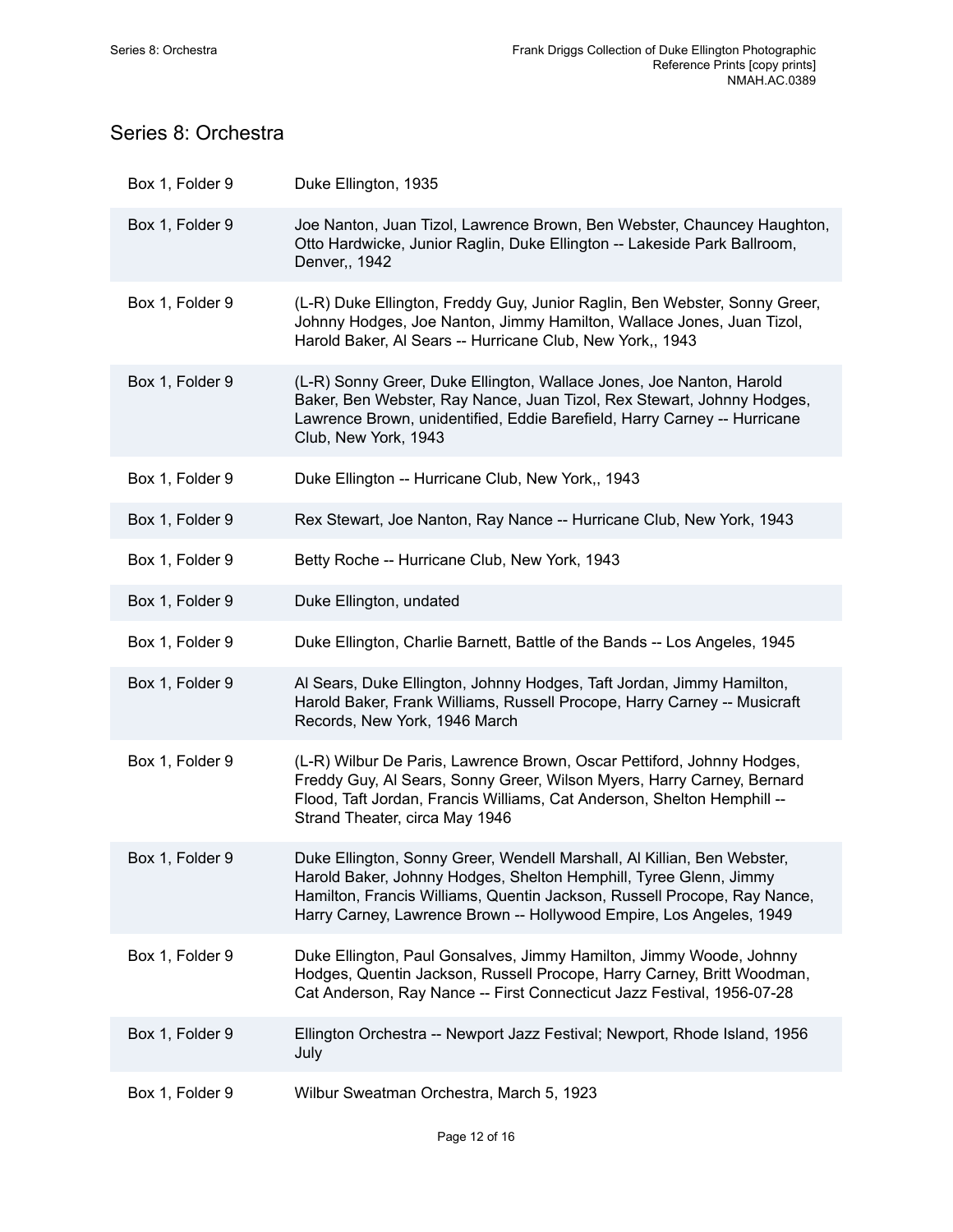| Box 1, Folder 9 | Jefferson, Ralph Escudero, Duke Ellington, Wilbur Sweatman, Sonny Greer,<br>John Anderson, Otto Hardwicke -- Lafayette Theater, New York, 1923 April                                                                                                                                    |
|-----------------|-----------------------------------------------------------------------------------------------------------------------------------------------------------------------------------------------------------------------------------------------------------------------------------------|
| Box 1, Folder 9 | Duke Ellington's Washingtonians. Sonny Greer, Charlie Irvis, Bubber Miley,<br>Elmer Snowden, Otto Hardwicke, Duke Ellington -- New York, 1924-1925                                                                                                                                      |
| Box 1, Folder 9 | (L-R) Freddy Jenkins, Joe Nanton, Cootie Williams, Harry White, Arthur<br>Whetsol, Sonny Greer, Duke Ellington, Harry Carney, Freddy Guy, Johnny<br>Hodges, Wellman Braud, Barney Bigard, 1929                                                                                          |
| Box 1, Folder 9 | Freddy Jenkins, Wellman Braud, Cootie Williams, Harry Carney, Arthur<br>Whetsol, Johnny Hodges, Juan Tizol, Joe Nanton, Barney Bigard, Sonny<br>Greer, Fred Guy, Duke Ellington -- Oriental Theater, Chicago, 1931                                                                      |
| Box 1, Folder 9 | Wellman Braud, Joe Nanton, Juan Tizol, Otto Hardwicke, Lawrence Brown,<br>Harry Carney, Sonny Greer, Cootie Williams, Johnny Hodges, Duke Ellington,<br>Arthur Whetsol, Barney Bigard, Freddie Jenkins, Freddy Guy -- Cotton Club,<br>Harlem, 1932                                      |
| Box 1, Folder 9 | Lawrence Brown, Freddie Jenkins, Harry Carney, Barney Bigard, Freddy Guy,<br>1932                                                                                                                                                                                                       |
| Box 1, Folder 9 | (L-R) Cootie Williams, Duke Ellington, Freddie Jenkins, Otto Hardwicke,<br>Arthur Whetsol, Harry Carney, Wellman Braud, 1933                                                                                                                                                            |
| Box 1, Folder 9 | (L-R) Cootie Williams, Lawrence Brown, Wellman Brud, Johnny Hodges,<br>Arthur Whetsol, Joe Nanton, Otto Hardwicke, Bill Bailey, Freddy Guy, Freddie<br>Jenkins, Duke Ellington, Derby Wilson, Harry Carney, Juan Tizol, Louis<br>Bacon, Sonny Greer, Earl Tucker -- Dallas, Texas, 1933 |
| Box 1, Folder 9 | (L-R) Barney Bigard, Joe Nanton, Marshall Royal, Sonny Greer, Juan Tizol,<br>Johnny Hodges, Lawrence Brown, Duke Ellington, Arthur Whetsol, Harry<br>Carney, Freddie Jenkins, Freddy Guy, Wellman Braud, 1934                                                                           |
| Box 1, Folder 9 | Snakehips Tucker, Duke Ellington Orchestra, circa 1934                                                                                                                                                                                                                                  |
| Box 1, Folder 9 | Duke Ellington Orchestra -- Oriental Theatre, Chicago, 1935                                                                                                                                                                                                                             |
| Box 1, Folder 9 | Duke Ellington, Sonny Greer, Joe Nanton, Harry Carney, Otto Hardwicke,<br>Freddy Guy, Juan Tizol, Rex Stewart, Barney Bigard, Lawrence Brown,<br>Johnny Hodges, 1938                                                                                                                    |
| Box 1, Folder 9 | (L-R) Freddie Jenkins, Joe Nanton, Cootie Williams, Juan Tizol, Arthur<br>Whetsol, Duke Ellington, Sonny Greer, Harry Carney, Freddy Guy, Johnny<br>Hodges, Wendall Braud, Barney Bigard -- Oriental Theater, Chicago, 1931                                                             |
| Box 1, Folder 9 | (L-R) Juan Tizol, Joe Nanton, Duke Ellington, Cootie Williams, Freddie<br>Jenkins, Freddy Guy, Harry Carney, Arthur Whetsol, Barney Bigard, Wendall<br><b>Braud, 1933</b>                                                                                                               |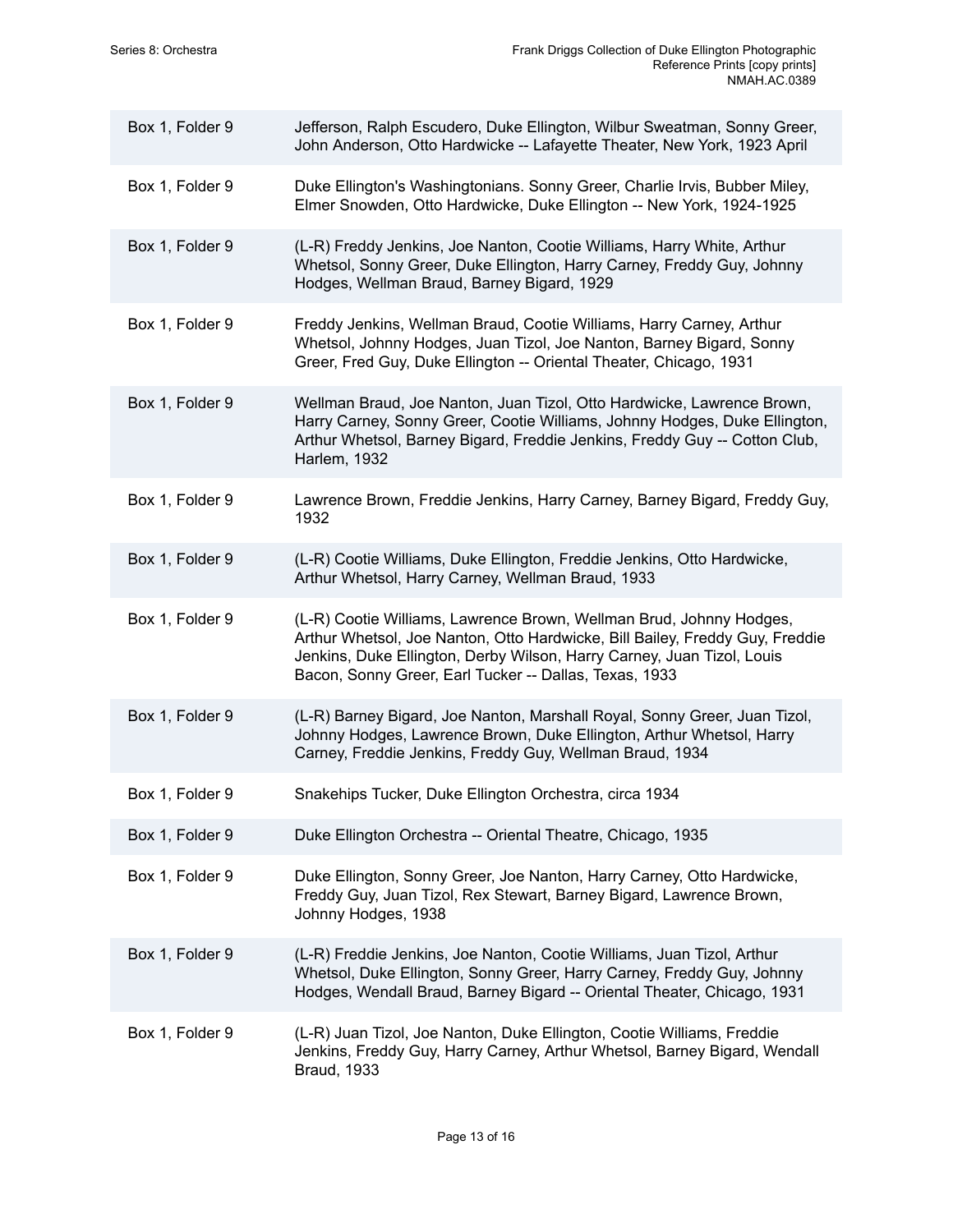| Box 1, Folder 9 | Joe Nanton, Juan Tizol, Lawrence Brown, Freddy Guy, Johnny Hodges,<br>Barney Bigard, Duke Ellington, Sonny Greer, Ben Webster, Otto Hardwicke,<br>Jimmy Blanton, Harry Carney, Wallace Jones, Rex Stewart, Ray Nance --<br>Oriental Theater, Chicago, 1940 |
|-----------------|------------------------------------------------------------------------------------------------------------------------------------------------------------------------------------------------------------------------------------------------------------|
| Box 1, Folder 9 | Duke Ellington rehearsing for recording session, undated                                                                                                                                                                                                   |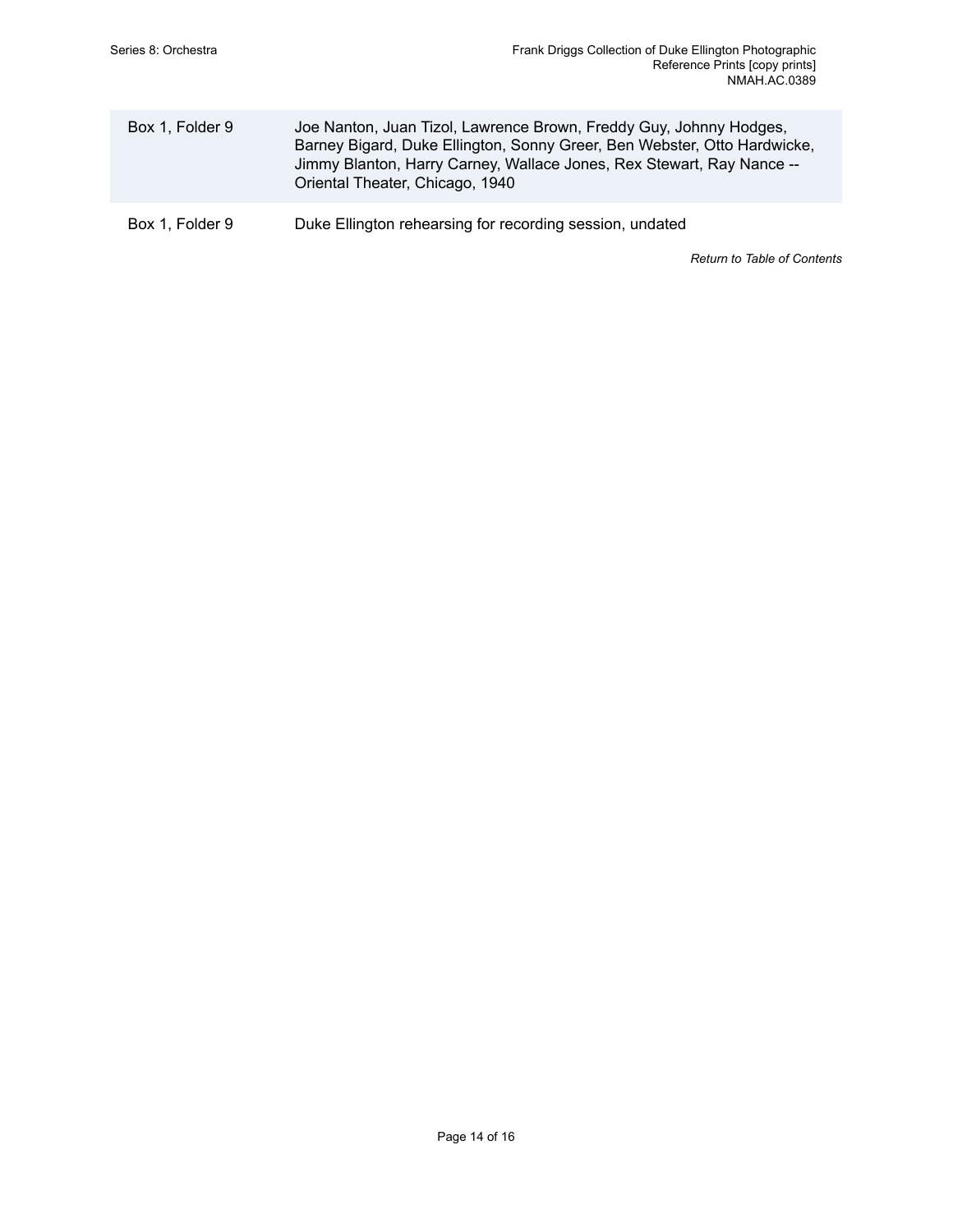## <span id="page-16-0"></span>Series 9: Publicity

| Box 1, Folder 10 | Duke Ellington, 1932                                                               |
|------------------|------------------------------------------------------------------------------------|
| Box 1, Folder 10 | Duke Ellington, 1936                                                               |
| Box 1, Folder 10 | Duke Ellington, circa1936-1937                                                     |
| Box 1, Folder 10 | Duke Ellington, 1937                                                               |
| Box 1, Folder 10 | Duke Ellington, Louise Franklin, Jump for Joy -- Los Angeles, 1941                 |
| Box 1, Folder 10 | Duke Ellington, Max Silverman, owner of Quality Music -- Washington, D.C.,<br>1942 |
| Box 1, Folder 10 | Duke Ellington, circa 1945-1946                                                    |
| Box 1, Folder 10 | Duke Ellington, undated                                                            |
| Box 1, Folder 10 | Advertisement for Small's engagement, undated                                      |
| Box 1, Folder 10 | Advertisement for Black and Tan, undated                                           |
| Box 1, Folder 10 | Advertisement for London Palladium show, 1933 June                                 |
| Box 1, Folder 10 | Marquee -- Brooklyn Paramount Theater, 1932                                        |
| Box 1, Folder 10 | Duke Ellington publicity photo for Murder at the Vanities, 1934                    |
| Box 1, Folder 10 | Ellington Orchestra publicity photo for Murder at the Vanities, 1934               |
| Box 1, Folder 10 | Duke Ellington publicity photo for It Ain't No Sin, 1, 1934                        |
| Box 1, Folder 10 | Duke Ellington on RKO lot, 1930                                                    |
| Box 1, Folder 10 | Ellington musicians and actors, Black and Tan Fantasy (RKO short), 1929            |
| Box 1, Folder 10 | Duke Ellington -- Hurricane Club, New York, 1945                                   |
| Box 1, Folder 10 | Duke Ellington, circa 1947                                                         |
| Box 1, Folder 10 | Advertisement -- Cotton Club, New York, undated                                    |
| Box 1, Folder 10 | Duke Ellington, undated                                                            |